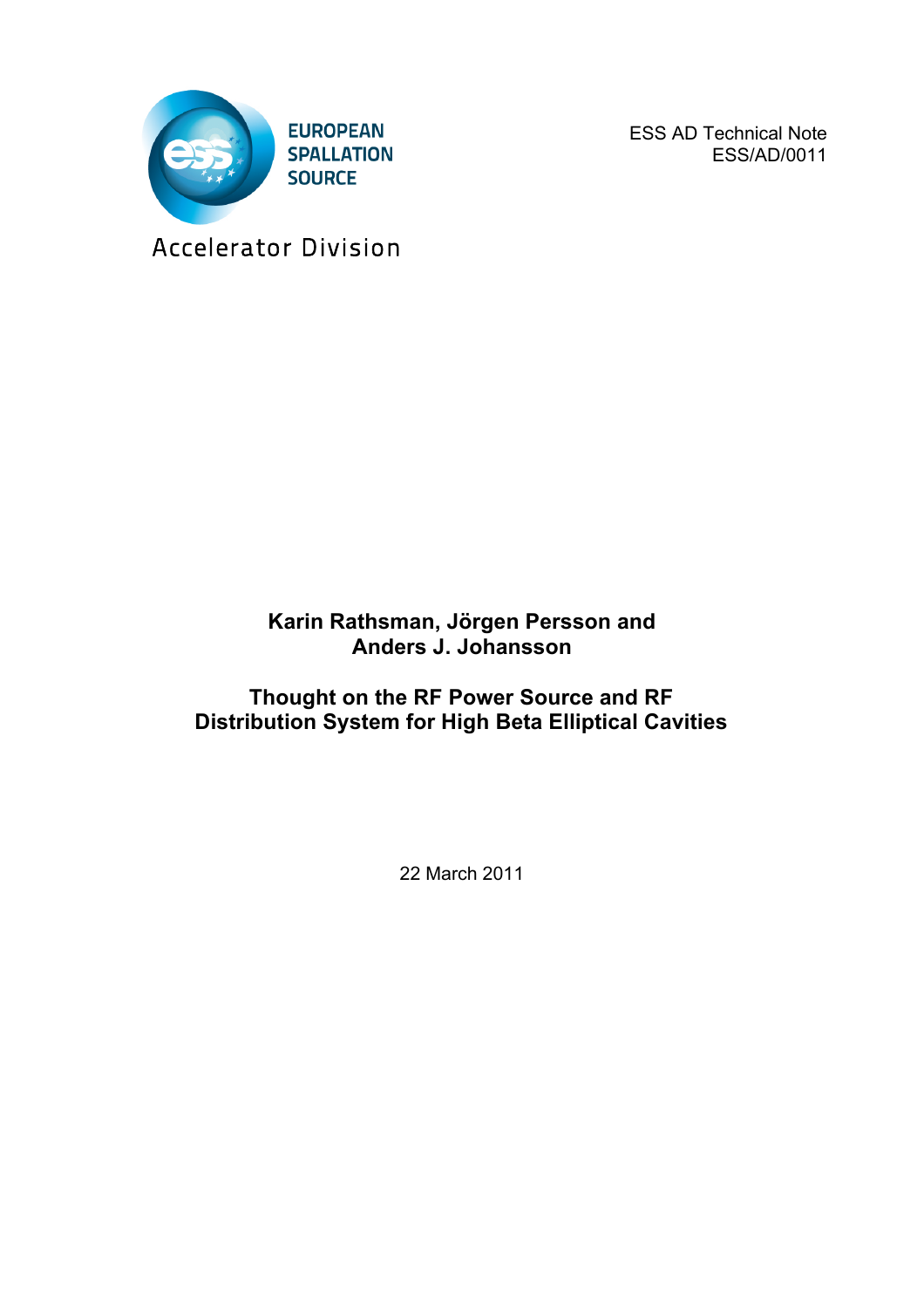# Thought on the rf power source and rf distribution system for high beta elliptical cavities

K. Rathsman, J. Persson, A. J. Johansson

March 22, 2011

# 1 ESS klystron Gallery

A conceptual layout of the rf source and distribution system for high beta elliptical cavities is shown in fig. 1. This layout is based on the following principles:

- Maximize availability and power efficiency.
- *•* Separate water and electricity.
- Optimize floor space.
- *•* Insulate high voltage parts in oil.
- *•* Minimize volume of oil.
- *•* Minimize radiation.
- *•* Lean concept. (Modular design and quick replacement of components)
- Best practice of cooling and heat recycling.
- One cavity per rf power source.

#### 1.1 Floorspace

One important concern is the average cavity to cavity distance. The reference baseline in [1] contains 112 high beta elliptical cavities over a length of 196 m. I.e., each power source in the klystron gallery can take up 1.5 m along the linac, including access. According to Montessinos [2] this type of power source and distribution system takes up  $29 \text{ m}^2$  floorspace each. I.e,  $20 \text{ m}$  width is needed.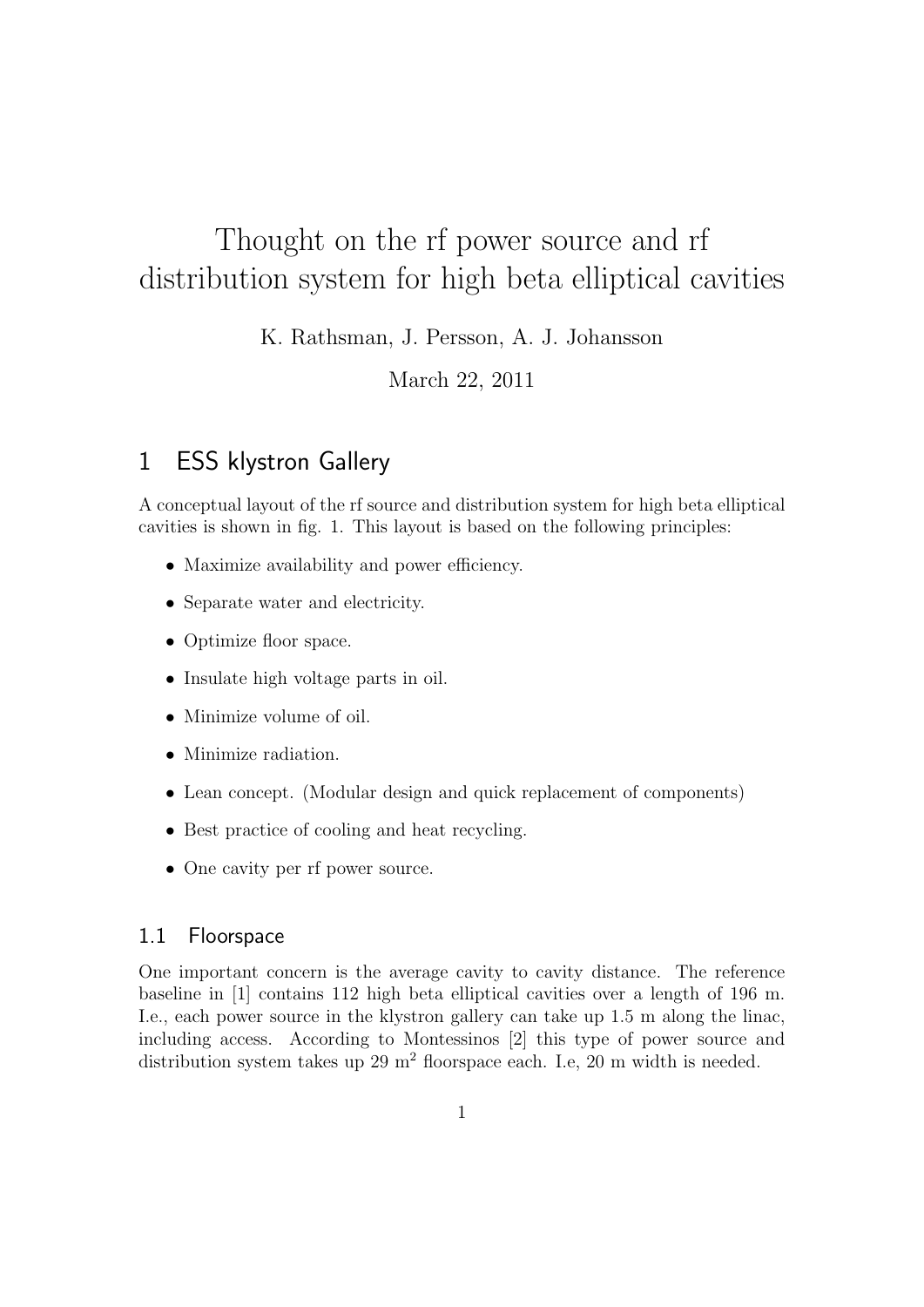

Figure 1: A conceptual layout of the rf source and distribution system for high beta elliptical cavities at ESS.

### 1.2 Overhead crane

An overhead crane will speed up installation in the klystron gallery and facilitate fast replacement of parts. The cost for the overhead crane depends on the width it needs to cover and therefore floor space under the crane has to be optimized.

#### 1.3 Entresol Plane

The entresol plane reduces the required floor space and facilitates for assembly and maintenance of the rf distribution system. Floor sections can be lifted so that parts beneath can be accessed from the overhead crane.

The entresol plane could also include additional X-Ray shielding, if needed. The entresol plane could also protect the klystron modulators and other electrical components in the case of a water leak.

#### 1.4 Additional shielding of neutrons

By continuing the concrete ducts from the accelerator up to the same level as the entresol plane, (not shown in the layout) additional screening of neutrons is given.

#### 1.5 Klystron

The klystron is mounted in a separate oil tank separate and connected to the klystron modulator through a short (*<* 2 m) high voltage cable. The layout of the klystron is vertical for the following reasons: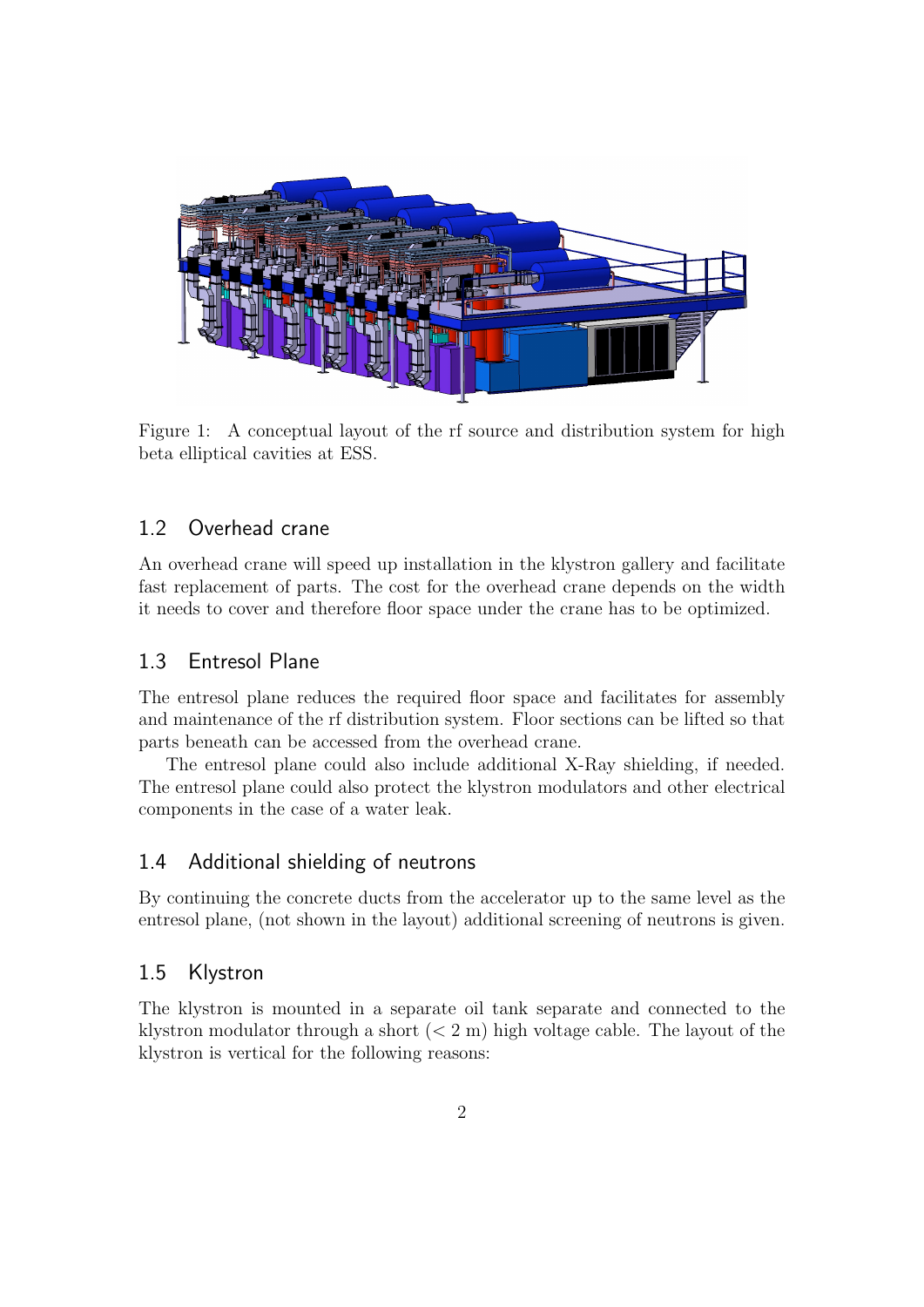- Easier to take out and install a klystron if needed.
- Less floor space.
- Better temperature gradient for water cooling.
- Reduces the risk of oil leaks.
- Proven concept, as the layout at Oak ridge is vertical.

The disadvantage with a vertical klystron is the need for a high ceiling. In the present layout the klystrons needs to be lifted above the entresol level during installation and replacement.

#### 1.6 Klystron modulator

Klystron modulators are voluminous and expensive pieces of equipment with lots of power stored inside during operation. Electrical safety and prevention of fire and oil contamination are therefore very important.

The large number of components inside the klystron modulators and experiences from other facilities indicates that maintainability and availability issues of modulators can be expected also for ESS. Therefore, careful analysis of MTBF an MTTR of all components should be carried out.

The performance of the modulator (in terms of rise time, droop and ripple) will have a large impact on the efficiency of the power source and beam losses.

At SNS several klystrons are connected to one large modulator for which the output power is matched to the highest cavity gradient. Inevitably, this leads to an elevated power consumption since the gradients vary from cavity to cavity. More important, if one modulator is out of service the accelerator cannot be operated. Therefore, each klystron at ESS will be powered with one single solid state klystron modulator.

## 2 Alternative solutions

#### 2.1 Mod anode klystrons

The high power rf at JPARC is pulsed by modulating the anode voltage of the klystron. Then the klystron modulators can be replaced by large DC power supplies. This solution proved to be the most cost beneficial alternative for JPARC. However, for ESS it is not an alternative because of reliability and efficiency concerns.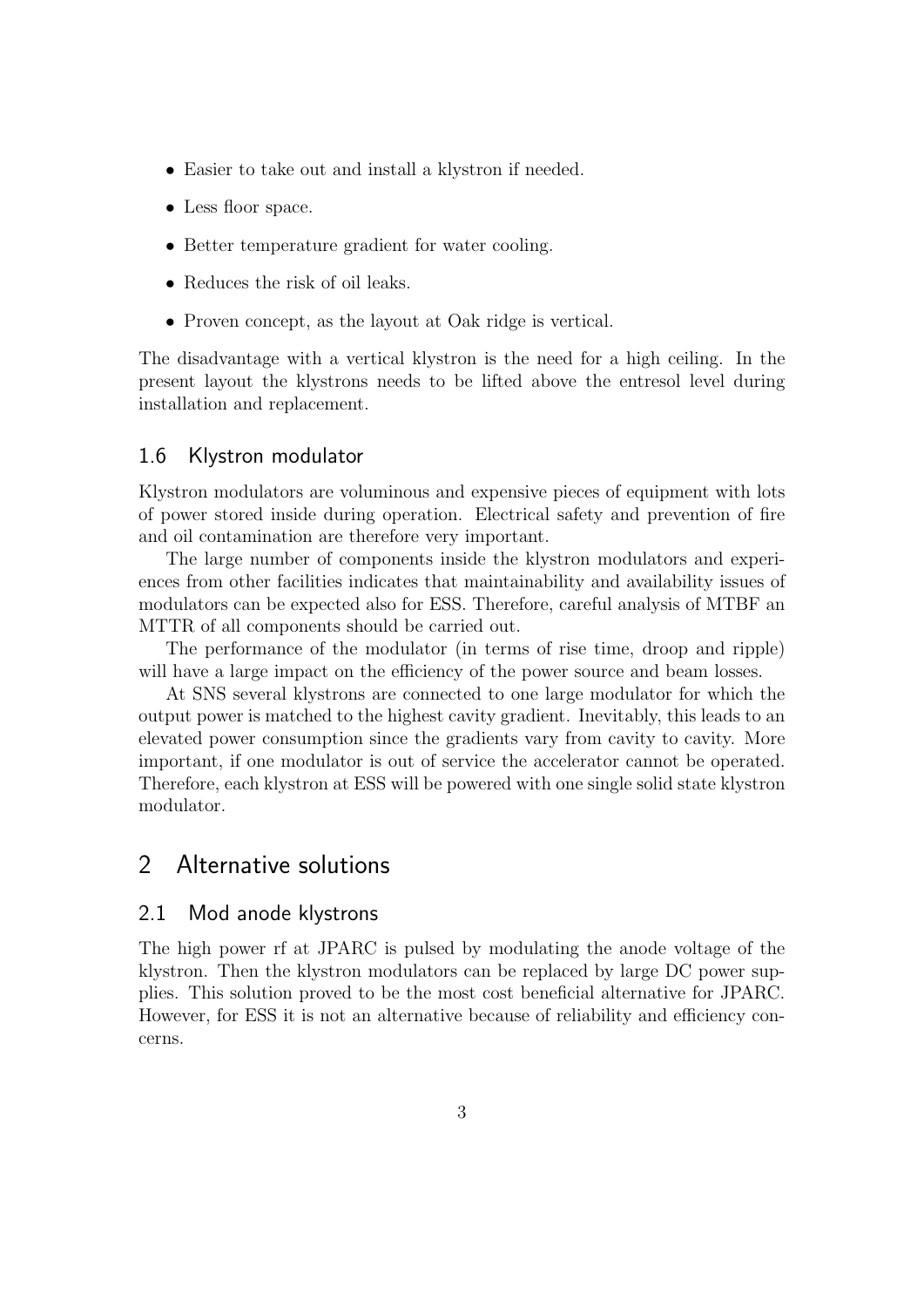### 2.2 Alternative power sources

Optimistically, we expect a klystron efficiency of 65% at saturation for the high beta elliptical cavities. Further, if we take into account the approximate 30% margin for LLRF regulation and 90% efficiency of the klystron modulators, then the efficiency of the rf power source is only 40%. (not including losses in the distribution systems and filling time of the cavity which reduces the efficiency further to 30%). Therefore it is well worth to invest efforts to replace klystrons and modulators with alternative power sources, such as solid state amplifiers. However, the serial production of the rf power sources has to start in 2014. Until then, it is not realistic to finalize development of alternative rf power sources, especially not if we take into account for the 95% availability demands.

### 2.3 Future power upgrades

We should be very careful when considering future power upgrades during the present design of the rf power source, since increasing the peak power of the klystron reduces the efficiency. The power source will be design for the baseline accelerator parameters, with some safety margins. Any future power upgrades will be achieved by either optimizing the usage of the power source or for the distant future by replacing the power source with more modern solutions (solid state amplifiers?)

# 3 Tests and optimizations needed before start of serial production 2014

### 3.1 Rf power source and distribution system

ESS will have a minimum of 112 high beta elliptical cavities. The corresponding power source and distribution system needs to be tested and optimized before serial production. These tests and optimizations shall include the following:

- 1. Test electrical and mechanical interfaces, in particular between the klystron and modulator.
- 2. Test and optimize assembly and replacement procedures for klystrons and modulators.
- 3. Test and optimize water cooling system.
- 4. Test and optimize recycling of surplus heat.